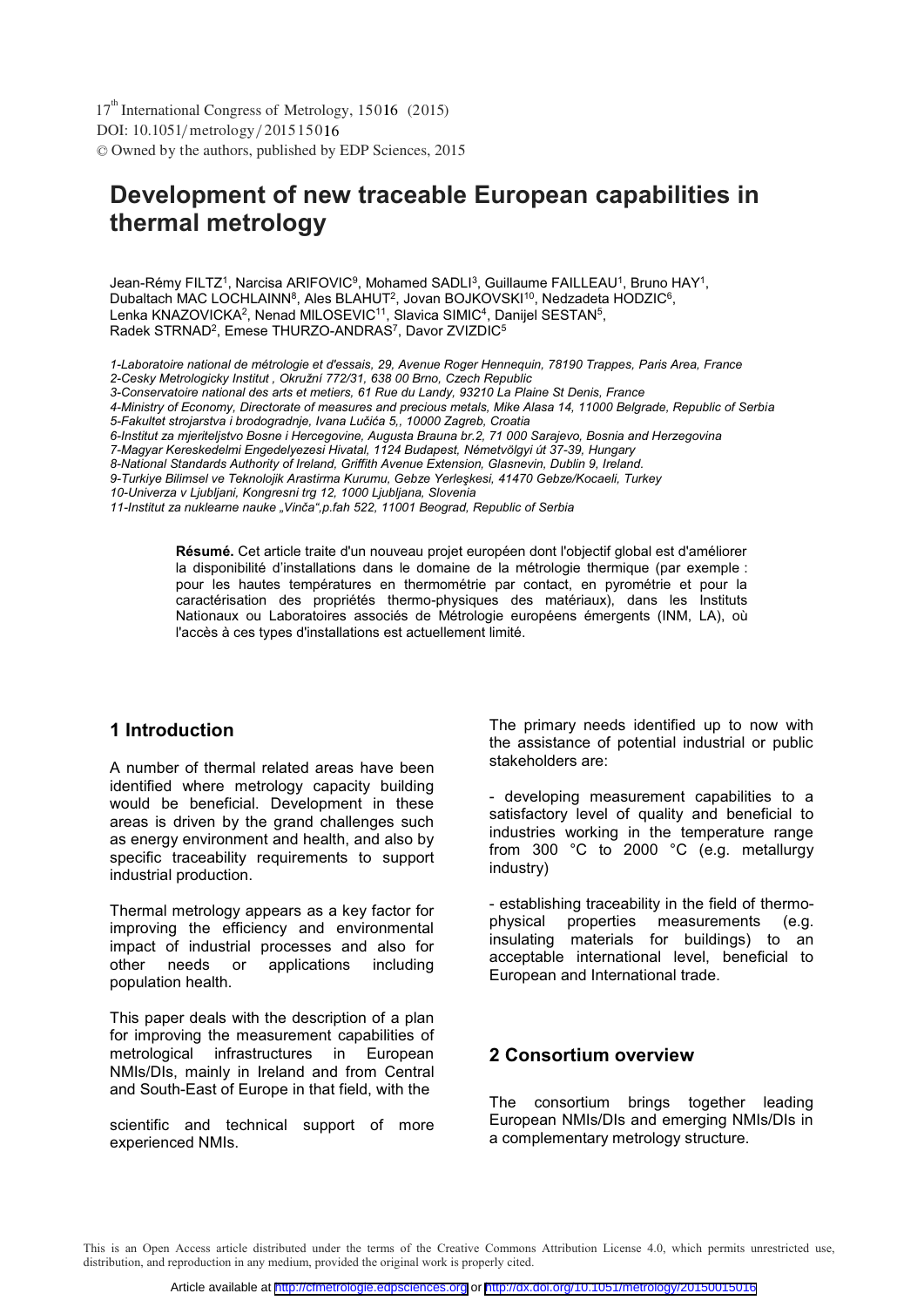A research institute working usually closely with this consortium and companies that bring support with their specific knowledge and experience participate also in this project.

In total, 10 NMIs/DIs (LNE-France, CMI-Czech Republic, CNAM-France, HMI/FSB -Croatia, IMBiH-Bosnia & Herzegovina, MKEH-Hungary, MoE-DMDM-Republic of Serbia, NSAI-Ireland, TÜBITAK-UME-Turkey, UL-LMK-Slovenia), one Research Institute (VINCA-Republic of Serbia) and 11 companies or public authorities (AURAS 2000, ATC, BATA, GRAMPEX, KJKP, KNAUFINSULATION, LTM, NETINVEST, SPECIALBAU, STSI, TA) are included within this project.

# **3 Technical topics**

The project is performed within the framework of EURAMET/EMPIR (European Metrology Programme for Innovation and Research) and is divided into five work packages including, three technical and scientific work packages, and two work packages for the impact and management [1].

Table 1 summarizes the content of the different work packages.

| <b>WPi</b>      | <b>Work Package Title</b>                                                                            |
|-----------------|------------------------------------------------------------------------------------------------------|
| WP1             | Improving measurement capabilities for<br>high temperature contact thermometry                       |
| WP <sub>2</sub> | Improving and developing references for<br>radiation thermometry                                     |
| WP3             | Improving traceability and capabilities for<br>the measurement of thermal properties<br>of materials |
| WP4             | Creating Impact                                                                                      |
| WP <sub>5</sub> | Management and Coordination                                                                          |

**Table 1:** Work Packages Summary

# **3 Objectives overview**

The project addresses the following scientific and technical objectives:

### **3.1. Contact Thermometry**

The general objective is to improve the accuracy of high temperature measurements by contact thermometry in the range 960 °C to 1084 °C in participating NMIs with limited

metrology research capacity [2] through the following activities:

• Knowledge transfer in high temperature contact thermometry via establishment of calibration procedures and uncertainty evaluation methods.

--Construction of artefacts (Ag fixed point cells) for use as standards with the objective of disseminating the temperature unit.

### **3.2 Radiation Thermometry**

For this part of the project, mainly based on the significant experience of CNAM [3-4], the main objective is to develop references for radiation thermometry in participating NMIs seeking to establish a research capability in this field through the following activities:

-Knowledge transfer in radiation thermometry for the realisation of the ITS-90, by organising training workshops and by establishing a guide to best practice.

-Inter-laboratory comparison of radiation thermometer calibrations in order to improve calibration techniques and to assess the uncertainties of measurements.

-Provision of assistance to capacity building in radiation thermometry in the framework of technical visits of experts from the consortium.

### **3.3 Thermal Conductivity**

The general objective of the technical work is to consolidate the traceability and capabilities [5-7] for the measurement of thermal conductivity by Guarded Hot Plate (GHP) in emerging European NMIs through the activities below:

-Transfer of knowledge from experienced laboratories to the NMIs of the Central and Western Balkan countries, through training courses, tutorials and workshops.

-Implementation of thermal conductivity measurements by the GHP method in emerging NMIs by participating in an interlaboratory comparison whose main objective is to assess the coherency of measurements among the laboratories involved.

### **3.4. Scientific and Industrial Impacts**

This task will allow a contribution to creating impact via dissemination of research outputs to end-users through conferences, papers, guidelines, etc.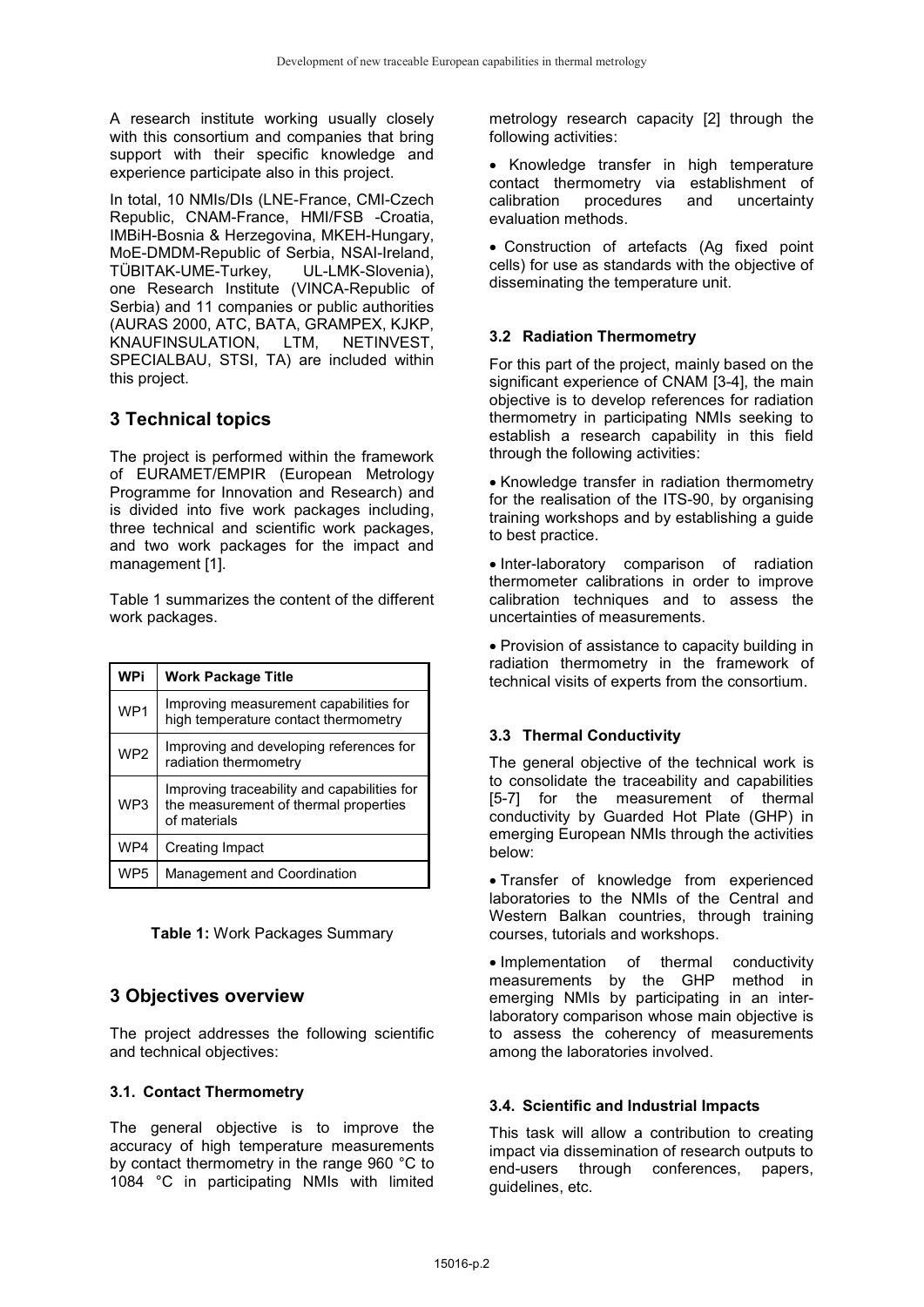# **4 Research Highlights**

Based on a significant experience in the area of contact and radiation thermometry, especially for the realization of the ITS-90 scale and also in the metrology of thermal properties of materials for the realization of derived thermal quantity scales, the consortium is starting this cooperative scientific work according to a tight timeline. The following examples enable to highlight some research that will be done during the three year duration of the project.

### **4.1 Contact Thermometry**

TÜBITAK as work package leader will assist selected partners (IMBiH, HMI/FSB) in the design of a batch of silver fixed point cells. In parallel, FSB-HMI will prepare a guideline for the construction of the cell including 3D models and drawings. After the construction of the batch, the Ag fixed point cells will be tested in adapted furnaces. Finally the objective will be to draw up the uncertainty budget. Uncertainties of less than 8 mK is expected.

### **4.2 Radiation Thermometry**

CNAM, as work package leader will perform a technical audit of the capabilities and facilities developed by the partners seeking improved capabilities (namely NSAI, HMI/FSB, MoE-DMDM) in radiation thermometry over the whole temperature range (300 °C – 2000 °C).

Specific practical training will then be organised through the visit of experts from the most advanced NMIs/DIs to the laboratories in the process of developing new capabilities and methods. For instance:

- CNAM will assist HMI/FSB in developing new facilities for the calibration of radiation thermometers and the implementation of fixedpoint blackbodies. Similar developments will be performed in parallel with other partners.

The objective should be in a second stage to develop capabilities, for instance to cover the temperature range 50 °C to 800 °C, with relative uncertainties less or equal to 8 %  $(k=2)$ .

### **4.3 Thermal Conductivity**

The research objective is to transfer scientific and technical knowledge from the NMIs (LNE, CMI) which have acquired relevant experience in the field of thermal measurements, to the laboratories which are developing their own metrological infrastructure (MKEH, VINCA).

The implementation of thermal conductivity measurements by the GHP method is performed by each partner in the framework of an inter-laboratory comparison.

In particular, the objective is to assess the variability and coherency of thermal conductivity measurements performed by MKEH and VINCA. Initially, suitable materials will be identified, taking into account the particular capabilities and limitations of the GHP facilities involved. Subsequently, specimens of selected materials will be machined and will circulate between all the partners during the inter-laboratory comparison piloted by LNE, the work package leader.

Again, the objective will be to draw up an uncertainty budget. For instance, the expanded relative uncertainties of less than 5% over the range 50 °C – 800 °C are expected.

### **4.4. Scientific and Industrial Impacts**

Beyond the scientific and technical objectives described in the previous chapters, the general impact of this project is to assure an efficient knowledge transfer between the project partners and the stakeholder community which includes calibration service providers, testing laboratories, thermal equipment manufacturers and for example the metal industry and insulating materials manufacturers.

# **5 Conclusions - Perspectives**

Thermal metrology is a key factor for improving the efficiency and environmental impact of industrial processes and also for other needs or applications including the health of populations.

In the field of thermal measurements, Europe has several National Metrology Institutes of Excellence. However to accelerate and amplify the economic growth of countries located mainly in the central and south east of Europe, this Research project aims to:

• review the existing capabilities and needs, and based on this information,